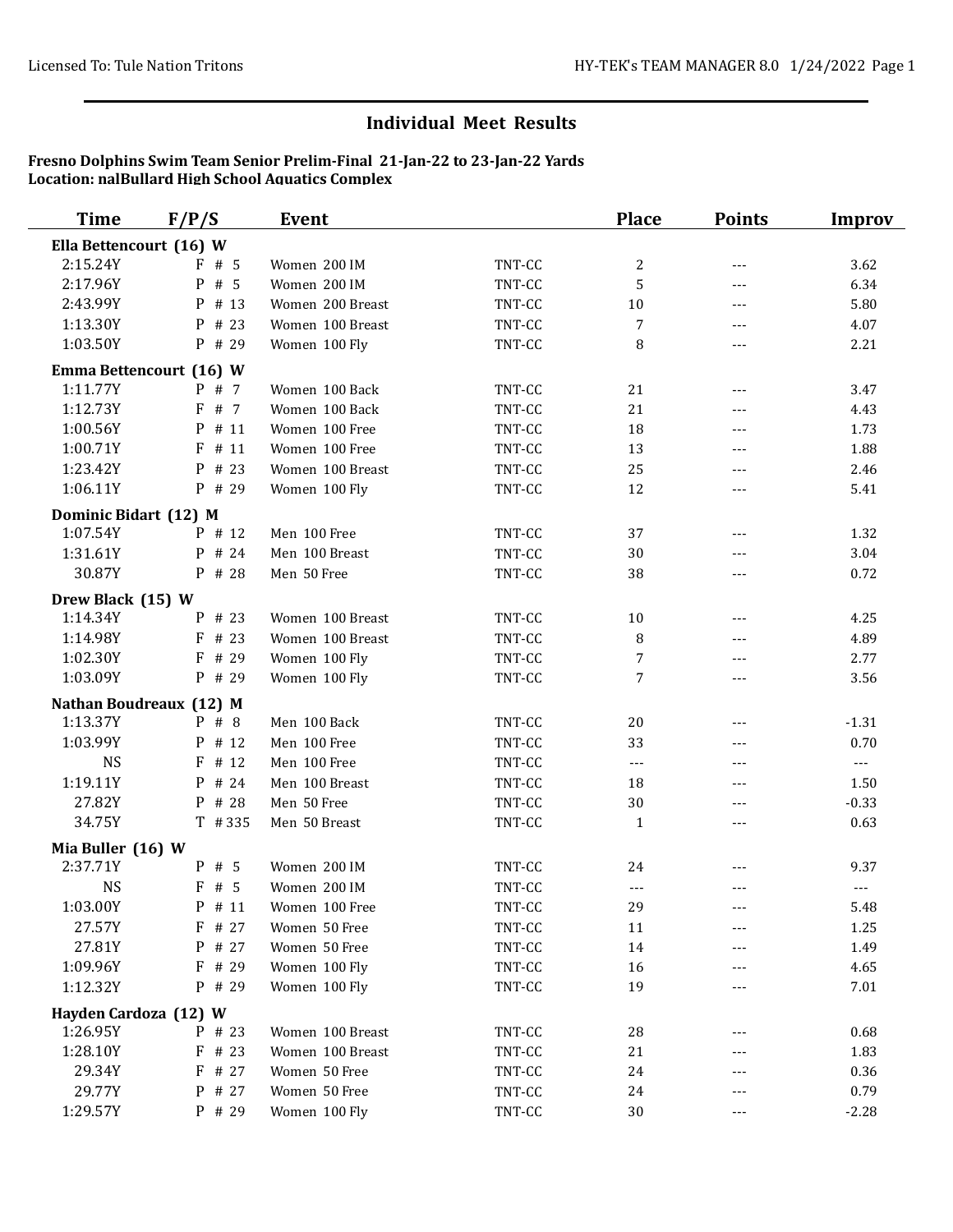| <b>Time</b>                  | F/P/S     | <b>Event</b>     |        | <b>Place</b>        | <b>Points</b> | Improv         |
|------------------------------|-----------|------------------|--------|---------------------|---------------|----------------|
| <b>Aubree Carlock (11) W</b> |           |                  |        |                     |               |                |
| 2:41.79Y                     | P # 21    | Women 200 Free   | TNT-CC | 26                  | $---$         | $-8.64$        |
| 32.27Y                       | P<br># 27 | Women 50 Free    | TNT-CC | 39                  | $---$         | 0.12           |
| 1:29.37Y                     | P # 29    | Women 100 Fly    | TNT-CC | 29                  | ---           | $-4.99$        |
| Gabriela Dutra (15) W        |           |                  |        |                     |               |                |
| 1:10.68Y                     | P # 7     | Women 100 Back   | TNT-CC | 15                  | $---$         | 1.24           |
| 1:11.92Y                     | F<br># 7  | Women 100 Back   | TNT-CC | 16                  | $---$         | 2.48           |
| 59.87Y                       | F<br># 11 | Women 100 Free   | TNT-CC | 12                  | $---$         | 1.65           |
| 1:00.05Y                     | P # 11    | Women 100 Free   | TNT-CC | 15                  | $---$         | 1.83           |
| 2:53.76Y                     | $P$ # 13  | Women 200 Breast | TNT-CC | 15                  | $---$         | 5.09           |
| 1:20.57Y                     | $P$ # 23  | Women 100 Breast | TNT-CC | 21                  | $---$         | 0.79           |
| 1:22.34Y                     | F<br># 23 | Women 100 Breast | TNT-CC | $20\,$              | $---$         | 2.56           |
| 2:35.01Y                     | # 25<br>P | Women 200 Back   | TNT-CC | 11                  | $---$         | 5.38           |
| 27.44Y                       | F<br># 27 | Women 50 Free    | TNT-CC | 10                  | $---$         | 0.60           |
| 28.01Y                       | P # 27    | Women 50 Free    | TNT-CC | 15                  | $---$         | 1.17           |
| Isaak Ensz (11) M            |           |                  |        |                     |               |                |
| 1:20.73Y                     | $P$ # 8   | Men 100 Back     | TNT-CC | 25                  | $---$         | 0.35           |
| 1:08.04Y                     | P<br># 12 | Men 100 Free     | TNT-CC | 38                  | $---$         | 0.75           |
| 2:23.14Y                     | F<br># 22 | Men 200 Free     | TNT-CC | 16                  | $---$         | $-36.62$       |
| 2:23.29Y                     | P # 22    | Men 200 Free     | TNT-CC | $20\,$              | $---$         | $-36.47$       |
| 30.47Y                       | P # 28    | Men 50 Free      | TNT-CC | 36                  | $---$         | $-1.14$        |
| 1:16.04Y                     | P # 30    | Men 100 Fly      | TNT-CC | 20                  | $---$         | $-1.22$        |
| 1:17.24Y                     | F # 30    | Men 100 Fly      | TNT-CC | 16                  | $---$         | $-0.02$        |
| Koen Ensz (13) M             |           |                  |        |                     |               |                |
| 1:13.82Y                     | $P$ # 8   | Men 100 Back     | TNT-CC | 21                  | $---$         | $-10.64$       |
| 1:01.15Y                     | P # 12    | Men 100 Free     | TNT-CC | 27                  | $---$         | $-0.01$        |
| <b>NS</b>                    | # 12<br>F | Men 100 Free     | TNT-CC | $\qquad \qquad - -$ | $---$         | $\overline{a}$ |
| 1:16.98Y                     | P<br># 24 | Men 100 Breast   | TNT-CC | 17                  | $---$         | 1.21           |
| 1:17.60Y                     | # 24<br>F | Men 100 Breast   | TNT-CC | 16                  | $---$         | 1.83           |
| 27.22Y                       | P # 28    | Men 50 Free      | TNT-CC | 26                  | $---$         | $-0.57$        |
| 1:09.64Y                     | # 30<br>P | Men 100 Fly      | TNT-CC | 16                  | $---$         | 1.97           |
| 1:10.70Y                     | $F$ # 30  | Men 100 Fly      | TNT-CC | 15                  | ---           | 3.03           |
| Cebria Freeborn (11) W       |           |                  |        |                     |               |                |
| 1:33.34Y                     | $P$ # 7   | Women 100 Back   | TNT-CC | 38                  |               | 7.40           |
| 1:25.48Y                     | P # 11    | Women 100 Free   | TNT-CC | 51                  |               | ---            |
| 1:48.97Y                     | $P$ # 23  | Women 100 Breast | TNT-CC | 36                  |               | $---$          |
| 34.94Y                       | P # 27    | Women 50 Free    | TNT-CC | 44                  |               | 0.94           |
| Kate Geiger (16) W           |           |                  |        |                     |               |                |
| 1:13.43Y                     | P # 23    | Women 100 Breast | TNT-CC | 8                   |               | 2.94           |
| 1:07.60Y                     | P # 29    | Women 100 Fly    | TNT-CC | 15                  | $---$         | $-1.70$        |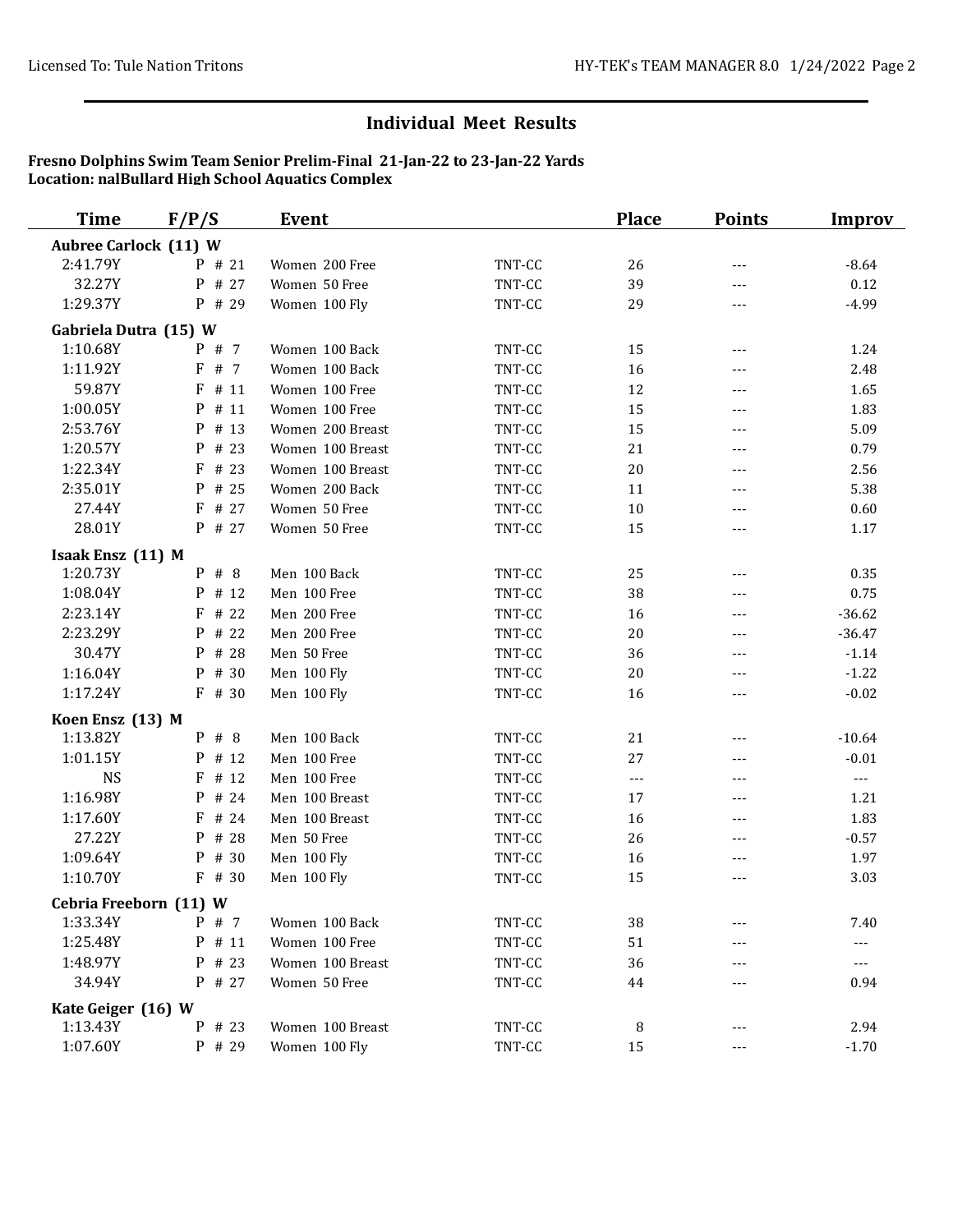| <b>Time</b>           | F/P/S                     | Event            |        | <b>Place</b> | <b>Points</b> | Improv  |
|-----------------------|---------------------------|------------------|--------|--------------|---------------|---------|
| Regan Hildreth (11) W |                           |                  |        |              |               |         |
| 1:11.99Y              | P # 7                     | Women 100 Back   | TNT-CC | 22           | $---$         | 1.29    |
| 1:01.63Y              | P # 11                    | Women 100 Free   | TNT-CC | 23           | $---$         | 1.22    |
| 2:55.04Y              | P # 13                    | Women 200 Breast | TNT-CC | 16           | $---$         | 0.06    |
| 1:17.97Y              | P # 23                    | Women 100 Breast | TNT-CC | 17           | $---$         | 0.06    |
| 29.15Y                | $P$ # 27                  | Women 50 Free    | TNT-CC | 21           | $---$         | 1.21    |
| 34.59Y                | $T$ # 334                 | Women 50 Breast  | TNT-CC | $\mathbf{1}$ | $---$         | 0.15    |
| Zachary Hofer (12) M  |                           |                  |        |              |               |         |
| 1:15.16Y              | $P$ # 8                   | Men 100 Back     | TNT-CC | 22           | $---$         | 0.26    |
| 1:07.02Y              | P # 12                    | Men 100 Free     | TNT-CC | 36           | $---$         | 0.95    |
| Pearl Johnson (12) W  |                           |                  |        |              |               |         |
| 1:18.24Y              | P # 7                     | Women 100 Back   | TNT-CC | 33           | $---$         | 3.60    |
| 1:07.62Y              | $P$ # 11                  | Women 100 Free   | TNT-CC | 42           | $---$         | 0.41    |
| Kody Kevorkian (17) M |                           |                  |        |              |               |         |
| 55.83Y                | $F$ # 12                  | Men 100 Free     | TNT-CC | 9            | $---$         | $-0.03$ |
| 55.93Y                | P # 12                    | Men 100 Free     | TNT-CC | 15           | $---$         | 0.07    |
| 1:04.68Y              | F # 24                    | Men 100 Breast   | TNT-CC | 7            | ---           | $-3.94$ |
| 1:06.21Y              | P # 24                    | Men 100 Breast   | TNT-CC | 8            | $---$         | $-2.41$ |
| 25.45Y                | F # 28                    | Men 50 Free      | TNT-CC | 15           | $---$         | $-0.32$ |
| 25.64Y                | P # 28                    | Men 50 Free      | TNT-CC | 18           | $---$         | $-0.13$ |
|                       | Isabella Klawitter (16) W |                  |        |              |               |         |
| 1:25.49Y              | P # 23                    | Women 100 Breast | TNT-CC | 26           | $---$         | 2.38    |
| 1:12.64Y              | P # 29                    | Women 100 Fly    | TNT-CC | 20           |               | 4.61    |
| Rylee Medina (13) W   |                           |                  |        |              |               |         |
| 1:14.95Y              | P # 7                     | Women 100 Back   | TNT-CC | 28           | $---$         | 0.45    |
| 1:09.12Y              | P # 11                    | Women 100 Free   | TNT-CC | 45           | $---$         | 4.23    |
| 2:23.13Y              | $F$ # 21                  | Women 200 Free   | TNT-CC | 21           | $---$         | 1.41    |
| 2:25.66Y              | P # 21                    | Women 200 Free   | TNT-CC | 23           | $---$         | 3.94    |
| 31.33Y                | P # 27                    | Women 50 Free    | TNT-CC | 36           | ---           | 1.51    |
| Ayla Morgan (14) W    |                           |                  |        |              |               |         |
| 1:13.20Y              | $P$ # 7                   | Women 100 Back   | TNT-CC | 26           |               | $-0.65$ |
| 1:05.32Y              | $P$ # 11                  | Women 100 Free   | TNT-CC | 35           | $---$         | 1.76    |
| 1:26.76Y              | P # 23                    | Women 100 Breast | TNT-CC | 27           | ---           | 2.87    |
| <b>NS</b>             | $F$ # 23                  | Women 100 Breast | TNT-CC | $---$        |               | $---$   |
| 29.57Y                | $P$ # 27                  | Women 50 Free    | TNT-CC | 22           |               | 0.67    |
| Amy Murphy (16) W     |                           |                  |        |              |               |         |
| 1:01.78Y              | P # 11                    | Women 100 Free   | TNT-CC | 24           | ---           | 0.70    |
| 1:02.36Y              | $F$ # 11                  | Women 100 Free   | TNT-CC | 20           |               | 1.28    |
| 2:35.96Y              | $F$ # 13                  | Women 200 Breast | TNT-CC | 4            | ---           | 0.10    |
| 2:38.01Y              | P # 13                    | Women 200 Breast | TNT-CC | $\mathsf S$  |               | 2.15    |
| 1:12.25Y              | $F$ # 23                  | Women 100 Breast | TNT-CC | $\sqrt{ }$   | $---$         | $-0.52$ |
| 1:14.07Y              | P # 23                    | Women 100 Breast | TNT-CC | 9            | ---           | 1.30    |
| 1:06.49Y              | F # 29                    | Women 100 Fly    | TNT-CC | 11           | $---$         | $-0.32$ |
| 1:07.20Y              | P # 29                    | Women 100 Fly    | TNT-CC | 14           | $---$         | 0.39    |